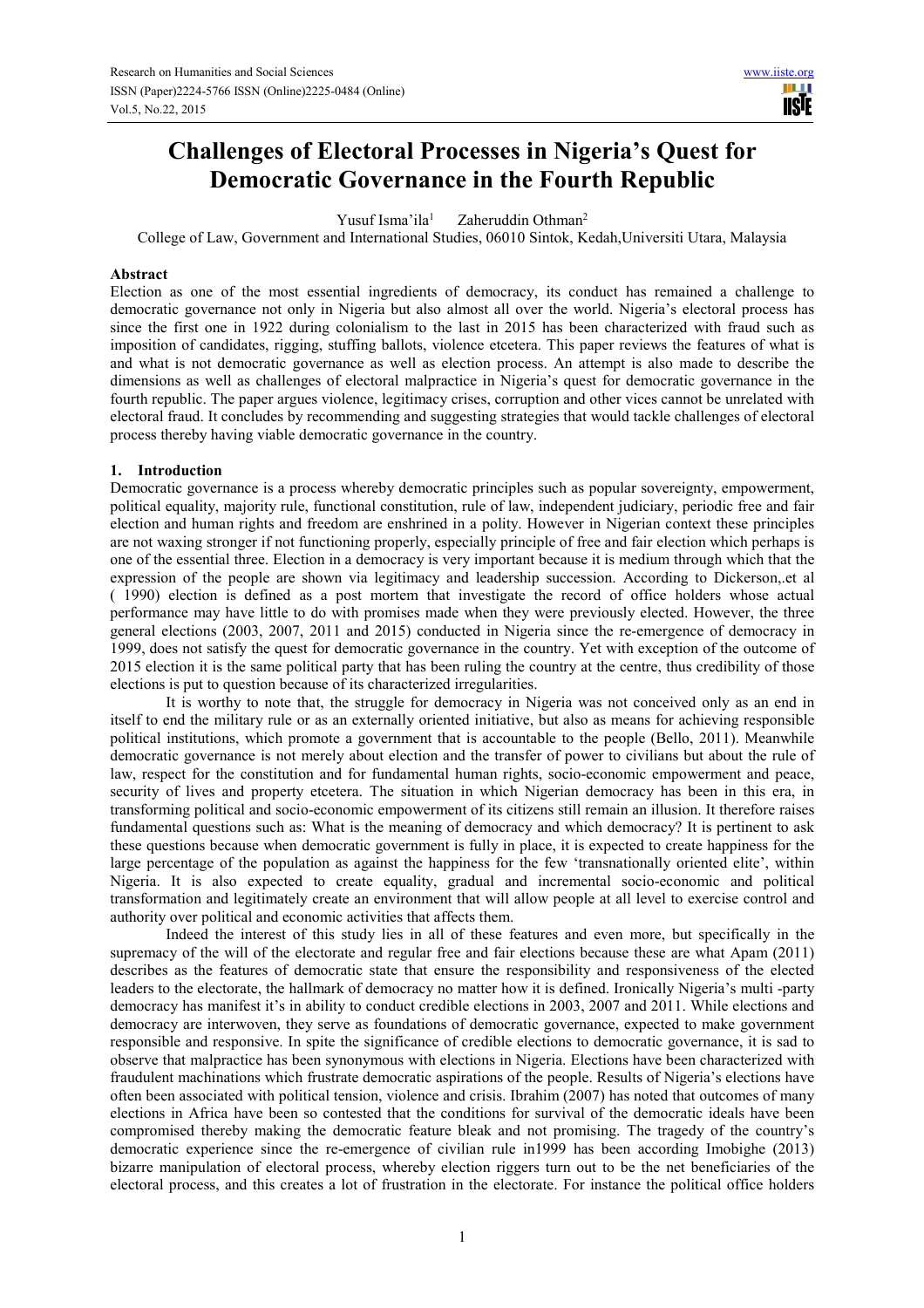who bought their way to power, mainly use their time to accumulate more fund to again buy their way to power in the next election. They do not feel obliged to be accountable to the electorate. In the following discussion we shall grasp the challenges of democratic governance in Nigeria. While on one hand democratization era encouraged democratic governance on the other hand electoral process increases challenges and crisis of democratic governance in Nigeria during the fourth republic.

**2. Conceptual Clarifications: Democracy, Democratization and Democratic Governance** It is noteworthy to observe that both democratization and democratic governance originates from the concept of democracy. While the three concepts are interconnected, they are independently unique and distinct with different variables. For instance democracy is constitutional rule or government where people select amongst themselves representatives to discharge responsibilities concerning their welfarism and allocation of values and resources effectively. Democratization however is about movement or struggle by people to possess values of democracy, that is, to be able to work with the principles of democracy such as political parties, elections, constitutionalism, freedom and rights, etcetera in their system of politics or government. On the part of democratic governance thus, it is about functioning of those principles of democracy in a political system. It is therefore one thing to struggle or even have democracy, but it is entirely another different thing to have effective functioning of democratic processes or principles in a political system. Therefore in situation where institutions of democracy are vibrant and sustainable, democratic governance can be said to be in existence, however the absence of those characteristics can be considered as a doom for democratic governance.

It is also significant to note that like globalization, a comprehensive definition of the term democracy is conceptual as well as theoretical impossibility. Thus attempt by scholars and political theorists across age, discipline and society to defined democracy have always foundered on the rock of antiquity and antinomy. It has been noted that this profound epistemological impasse may be due to the fact that the concept of democracy itself is a process of perpetual becoming. The democratic ideal remain just that an ideal. Indeed the completely democratic society is a political and historical mirage (Williams, 1995:65).

Despite difficulties and compounded intellectual and ideological differences to bring about concise and precise definition of democracy, scholars and researchers have resorted to various device and stratagems for highlighting its often contradictory actualities. Perhaps following the lead of Robert Dahl (1971) in his seminal contribution, "Polyarchy" Diamond, et al have defined the term as a system of government which is characterized with three ingredients, which are as follows;

> 1- Meaningful and extensive competitions among individuals and groups (especially political parties) for all effective positions of government power, at regular intervals and excluding the use of force; 2- a highly inclusive level of civil and political participation in the selection of leaders and policies, at least through regular and fair election such that no major (adult) social group is excluded; 3- and a level of civil and political liberties freedom of expression freedom of press, freedom to form and join organizations sufficient to ensure the integrity of political competition and participation (Cited in Diamond, 1992: 14-15).

Thus, it is along the line of this definition that Diamond opined that global democratic revolution and the trend it has taken could be measured. A country can be measured or described as democratic if it combines must of the features mentioned or highlighted in the definition, especially – freedom of speech, freedom of association, the supremacy of the will of the electorate, regular elections, and accountability. A country is thus semi democratic if it combines some of these features and undemocratic if its polity is marked by singular absence of most or all of the features.

In the liberal perspective of democracy, Ojie (2006) describes democracy in the following words:

"The essential idea of democracy is that the people have the right to determine who governs

them. In most cases they elect principle governing officials and hold them accountable for

their action. Democracy also impose legal limit on the government's authority by

guaranteeing certain rights and freedom to their citizens". (Cited in Ebirim, 2014:3)

 "Any regime where the consent of people is sought to be obtained without freedom of expression of divergent opinions, does not qualify for being called democracy even if it maintains certain democratic institutions" (ibid: 5).

Using quantitative method Potter, Goldblatt, Kiloh and Lewis (1997) observed that "Democratization" is the main global phenomenon in the twentieth century. It spreads with particular vigor since the 1970s; in 1975 at least 68 percent of countries throughout the world were authoritarian, all the rest having held some sort of political and civil rights. In their book "Democratization" potter et al, (1997) examines, "the word Democratization refers to political change moving in democratic direction" they explained why some political regimes move in a democratic direction than others? They further explained what is meant by "moving in democratic direction and how one identify actual political regimes throughout the world as a more or less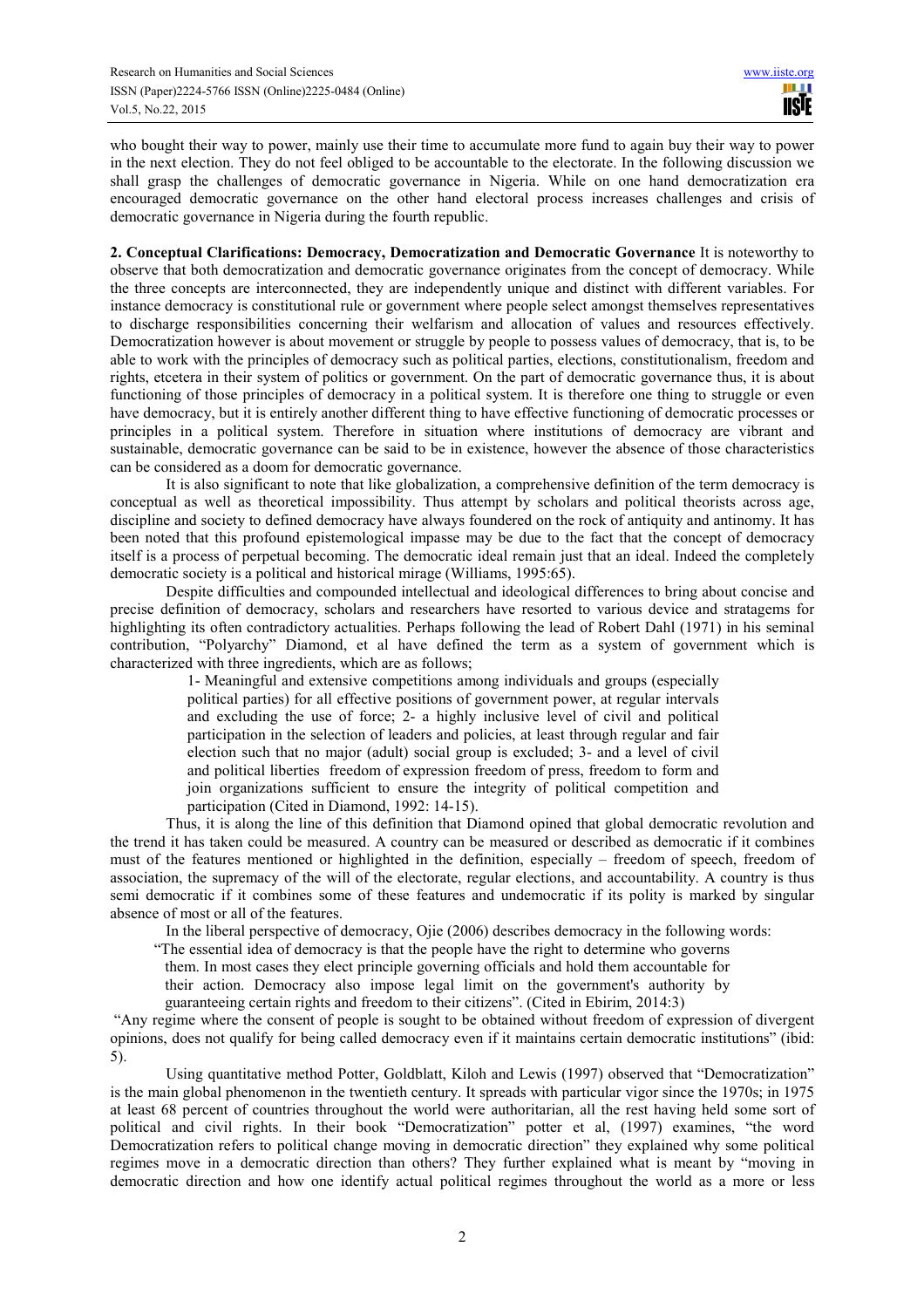#### democratic".

Potter et al's formulation of democratization rests on a set of seven concepts grounded for the most part of David Held's (1976) models of democracy and Robert Dahl's (1989) democracy and its critics. They distinguish five main types of political regimes. They distinguished this typology regime to different attribute of state and civil society. The state is characterized by assembly of an institutional patterns and political organizations, coercive administrative, legal-distinguished from other organizations in society by having the capacity to monopolize the legitimate use of violence within a giving territory. Each state also aims to provide security from foreign intervention for people within its boundaries by conducting relations, both peaceful and war like, with other states. On the other hand, the concept of civil society is distinct from the state and can be said to name the space of unforced human association and also the set of relational networks-framed for the sake of family, faith, interest and ideology. Civil society can be harsh or sparse in terms of the number and vitality of association and relational networks within state boundaries. It is important not to see the state at totally 'separate' or impartial with respect to the association of everyday life (Potter 1997:3-4).

Understanding Democratization has been categorized into three phases: (i) the liberalisation phase, when the previous authoritarian regime opens up or crumbles; (ii) a transition phase, often culminating when the first competitive elections are held; and (iii) the consolidation phase, when democratic practices are expected to become more firmly established and accepted by most relevant actors (O'Donnell and Schmitter, 1986; Linz and Stepan, 1996 cited in Rakner, Melocal and Fritz, 2007:5). The last phase can be essential considered as function of democratic principles which yields good democratic governance.

On the part of democratic governance to begin with, Governance as a concept has increasingly attracted international attention. The World Bank defines governance as the "manner in which power is exercised in the management of country's economic and social resources for development" (World Bank, 2005). It relates to the processes of granting public power and the use to which such power is put, which ideally, should be for the service of the people (Imobighe, et al, 2013:244). In other words it is a reciprocal processes, in the sense that people conferred power to their representatives (managers of state power) with expectations and aspirations to "formulate and implement sound policies that will promote the corporate interest of the entire people". Meanwhile, on one hand if the government fails to conduct this obligation, then its purpose will be considered defeated, thus issues of bad governance arises. On the other hand Elaigwu (2014:244) said "good governance deals with how those who have the authority of the state make efforts to achieve the goals or the ends of the state-the maintenance of law and order, the provision of welfare for its citizens and the pursuits of national interest in the global arena".

Democratic governance therefore is a broad phenomenon that recognizes the interconnection of issues of democracy and governance. It is useful concept that touches on the significant challenges of state reform and the quest for development and progress of the people of a state. Despite this connection, democracy and governance are conceptually distinct phenomena with different theoretical and philosophical underpinnings. This is according to Ibeanu and Egwu (2007), not simply because the concept of governance gained a recent entry into political discourses and was popularized by the World Bank's intervention in the debate on the African crisis in the 1980s, whereas the idea of democracy had existed since the Greek city state of Athens and came to be popularized subsequently by theory of representative democracy. They further explained that the formal, institutional and procedural elements of democracy can exist without effective governance in the sense that it does not necessarily guarantee that public officials produced by electoral process will be subjected to the norms of transparency, accountability and the rule of law. The experience of Nigeria during the intermittent periods of civilian administrations seems to support this view. Contra wise, the experience of the Asian Tigers seems to suggest, it is possible to have good governance that can advance development without democracy.

According to the Organization for Security and Co-operation in Europe (OSCE, 2011), "Democratic governance is a system of government where institution function according to democratic process and norms, both internally and in their interaction with other institutions". The United Nations Missions (UNMIT, 2005) stated that:

> The culture of democratic governance moves beyond the mere procedures of democracy and the establishment of democratic institutions. A state which identifies with the culture of democratic government is one which welcomes a wide scope of political participation embracing a pluralistic system of political parties, a vibrant civil society and media, integrating women and minorities in all levels of government, protecting right and dignity of children and involves integrated approach to sustainable governance for and by all the people (UNMIT, 2005).

In a much discussed quantitative analysis Ibeanu and Egwu, (ibid: 19), measured "democratic governance in practice, is not only expected to promote the core values of democracy , it is also about deepening democracy in such a way that state institutions and political parties are accountable to the citizens".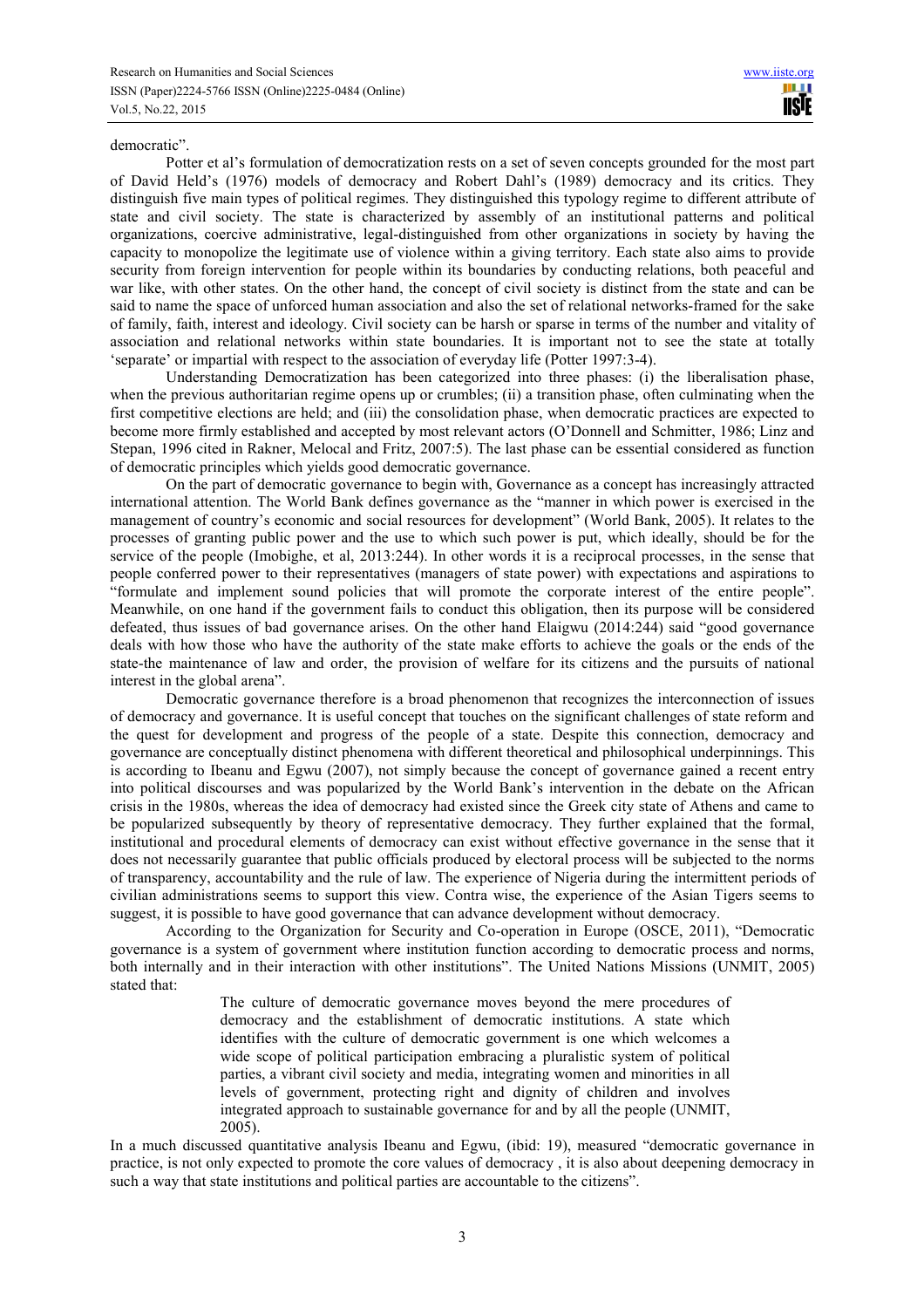#### **3. Electoral Process**

In the form of interpretation of qualitative secondary data, numerous scholars contribute to the literature of elections, its process and malpractice (Ebirim, 2013; Ighodalo, 2012; Osinakachukwu and Jawan 2010; Idowu, 2010 and Herreros, 2006). Ighodalo, (2012) said "Elections are means of selecting representative of the people in different public positions within the polity". He noted that Elections are critical aspects for democratic governance of modern political societies. They are considered as apparatus for political choice, mobilization and accountability. In the liberal democratic paradigm that has become the most popular form of democracy in today's globalization era, elections are expected to cushion transition from one civilian regime to another and ease in legitimizing sitting governments. Odusote (2014:31) has rightly posited that electoral process is a pillar of democracy because it gives effect to the right to govern by consent,

Herreros (2006) sees election as a way of selecting 'good types' of politicians who would pursue the common good instead of their factional interests. Dickerson (et al, 1990) defines election as a post mortem of the record of those in office, whose performance may have little to do with promises made when they were last elected" (cited in Idowu, 2010:54). He further stated that election is often confused as electoral process. Thus he refers to electoral process as all the pre and post-election activities without which an election is either impossible or meaningless. The process therefore involves registration of political parties, voter's registration, resolution of election disputes, swearing of election winners' etcetera. Meanwhile, electoral process is certainly about rules and procedures of conducting an election.

Election therefore facilitates and shapes democracy. While democracy is considered as the best form of government due to its ideology of promoting peoples' will. It is the people's mandate to choose who should govern them in a free and fair 'electioneering'. Therefore, election process constitute an essential principle in liberal democracy. Election is highly significant in a democracy because it is a medium through which the people express their legitimacy and leadership succession. As Jibrin (2009:33) writes "elections have meaning for most people only in a democratic context because they lead to the choice of decision makers by the majority of the citizens. Elections and democracy are therefore inextricably linked". Osinakachukwu and Jawan (2010:130) said it is a process of checkmating a ruler that is popularly accepted and ejecting an unpopular leader, mainly through voting. "This method shuns mutiny and chaos in a system hence it reflects peaceful hand-over from one administration to the other so long as the process is devoid of election rigging". It has been noted that for elections to thrive there should be the establishment of a well-defined, competent, relatively independent and non-partisan electoral body that will be responsible for the conduct of elections. There is need for the existence of impartial judiciary that will interpret electoral laws and as well as adjudicate on electoral matters. Mass media devoid of influence from the politicians should be instituted together with police force that will help supervise the conduct of an election. Indeed one of the major element of electoral process is to ensure an election is free and fair and the result of the election must reflect the wishes of the people. Therefore any activity that hampers the conduct of an election can be considered as 'subversion of people's sovereignty'. Using theoretical framework of cultural relativism Idike, (2014) critically examine the problems and prospects of e-voting on Democracy and electoral process in Nigeria. He refers to electoral process as a complex process that encompasses the good intentions and undesirable outcomes of election administration, particularly in emerging democracies where general elections are often marred by culturally hued electoral malpractices. In the Nigerian case, the truth remains that the electoral process is immensely characterized by a culture of electoral malpractices.

In a democratic system where elections are devoid of crisis, long term disputes or political violence, are amicably resolved. Such system enhances the prospect for political stability, peace, development and continuity in governance. However where elections are synonymous with violence, thuggery, intimidation, rigging, ballot box snatching and stuffing and other forms of electoral malpractices, they bring to question the very essence of democracy and compromise the nation's security.

## **4. Electoral Malpractice**

Ebirim (2013) sees electoral malpractice as a process by which the rule and regulations that govern the conduct of election are manipulated to favour specific interests. It is achievable through numerous tactics and strategies including outright rigging and falsification of electoral result. However, electoral malpractice can take place before, after and during election. In the same vein, Bamisaye & Awofeso (2011) defines electoral malpractices as the reflect determination of politicians, political actors and political parties to capture power by all means and at all cost. For him, politicians involve all sorts of electoral malpractices such as rigging of elections and the intimidation of voters in order to subvert the electoral process. Election rigging according to Nwabueze (2005 cited in Ibrahim, 2009) refers to electoral manipulations which are palpable illegalities committed with a corrupt, fraudulent or sinister motive to influence an election in favour of a candidate (s) by way such as illegal voting, bribery, treating and undue influence, intimidation and other form of force exerted on the electorates, falsification of results, fraudulent announcement of a losing candidate as the winner (without altering the recorded results). Electoral malpractice has become an increasing problem in incipient democracies that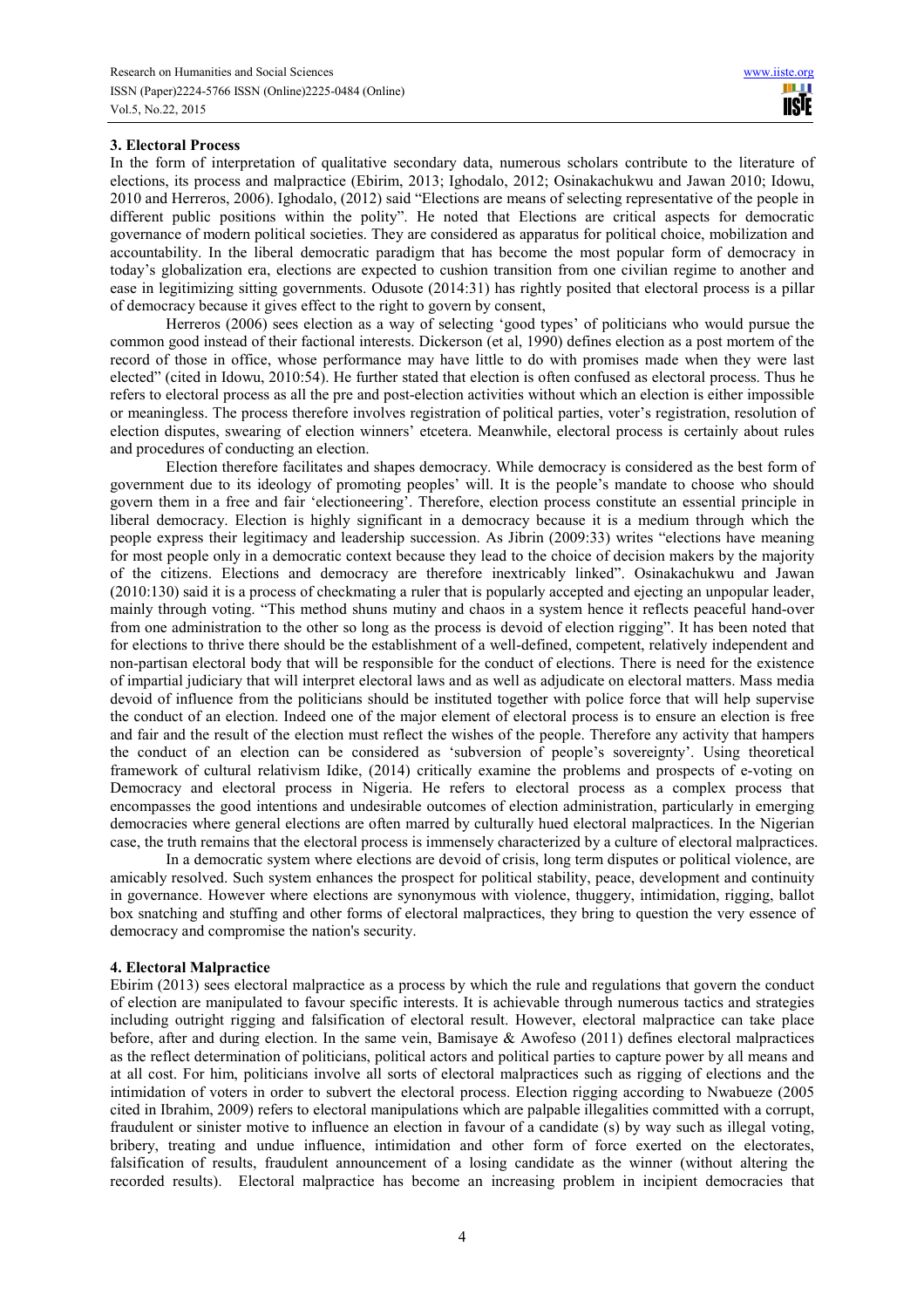emerged as a result of the so - called "Third Wave" of democratization that swept across the developing world from the 1980s onwards (Menocal, 2003).

### **5. Dimensions of the Challenges of Electoral Malpractice in Nigeria**

In Nigeria as elsewhere in Africa, one of the objectives of the transition to democracy has been a free and fair electoral system, the hallmark of liberal democracy. According to the International Institute of Democratic and Electoral Assistance (IDEA, 2001) by definition, liberal democracy is a procedural system involving open political competition, with multi party, civil and political rights guaranteed by law and accountability operating through an electoral relationship between citizens and their representatives. However, the citizens of Nigeria have clearly been denied a true experience of liberal democracy according to this definition.

According to IDEA (2001), important institutional factors that are major impediment to the electoral process in Nigeria include the limited autonomy of various electoral bodies (particularly their lack of financial empowerment) and their weak human resource base. Unreliable voters register combined with serious logistic and communication problems are characteristics of the flawed electoral process. Psycho cultural factor primarily derived from the history of today's immense political corruption, factors that have undermined the social and economic basis for the emergence and sustenance of democratic political culture in Nigeria. These political factors are set against the background of a major structural factor institutionalized.

Among the most serious and blatant cases of electoral fraud are;

- i. Rigging, overstuffing of ballot boxes, over bloating ballot register, special treatment of voters and election officials, disappearance or destruction of ballot box etc.
- ii. Distortion or doctoring of results.
- iii. Annulment and falsification of election result

Despite the serious nature of the above irregularities in the electoral process, the April 2003, "election forgery" and the 2007 "falsification of election results" as well as 2011 "electoral flaws" in the presidential, gubernatorial and the Assemblies elections have seriously undermined the country's democratization processes. These acts, a master stroke against democracy and the democratization process, have posed threats to the country's corporate existence. Other factors that are consistently cited as undermining competitive electoral politics in Nigeria include;

- 1. Lack of discipline in the forms, spirit and implementation of the election process.
- 2. Excessive monetization of politics in general.
- 3. A "winner takes all" philosophy pervasive among the political elites;
- 4. The general level of poverty and illiteracy.
- 5. The absence of clear ideological underpinning of the parties.
- 6. Religious bigotry and to a limited extent ethnic chauvinism<br>7. Political corruption
- Political corruption

Election rigging was perfected in the elections conducted in 1964, 1965, 1979, 1983, 1999, 2003 and 2007. Election rigging connotes any form of undue authority or power that influence and manipulate election result in a dubious way to protect a particular interest against the interest of the generality of the masses. When the interest of the people are articulated in a free and fair election, the government in power tend to enjoy the sovereign legitimacy of the people but election rigging can thwart the interest of the people hence the dubious imposition of an unpopular candidate. The sad end is governments' lack of people's support which is one of the basic principles of democracy.

## **6. Challenges and Consequences of Electoral Malpractice to Democratic Governance in Nigeria**

Manipulation of election proceedings (such as in voters' registration), rigging, thuggery, nullification and outright falsification of election results as well as Cynicism are the most crisply analysed variables in the scope and aspects of electoral malpractice and violence in Nigeria. Other challenges to the electioneering and democratic governance include imposition of unpopular candidates through impunity, excessive monetization, corruption and weak democratic institutions. Thus consequences of these challenges are disenfranchisement of voters, apathy and legitimacy crisis as well as insincerity, bad leadership and autocracy. Indeed these consequences would definitely have spill over effect on security and economic situation sinking people deeper into poverty.

It is however pertinent to note before the fourth republic Nigeria has been democratizing through a series of transition to civil rule organized and implemented by non-democratic regimes. The first transition (1954-1960), which gave birth to the first republic (1960-1966), was organized by the British regime (Mackintosh, 1966, Post and Vickers, 1973 Post 1960) while the subsequent ones which led to the second, third and now fourth republics were carried out by the military regimes (Kurfi, 1983, Oyediran, 1981, Ujo, 2000a and 2000b; cited in Bako, 2001; 3). Nevertheless, the 2003, 2007, 2011 and 2015 elections were organized and implemented by civilian democratic regimes.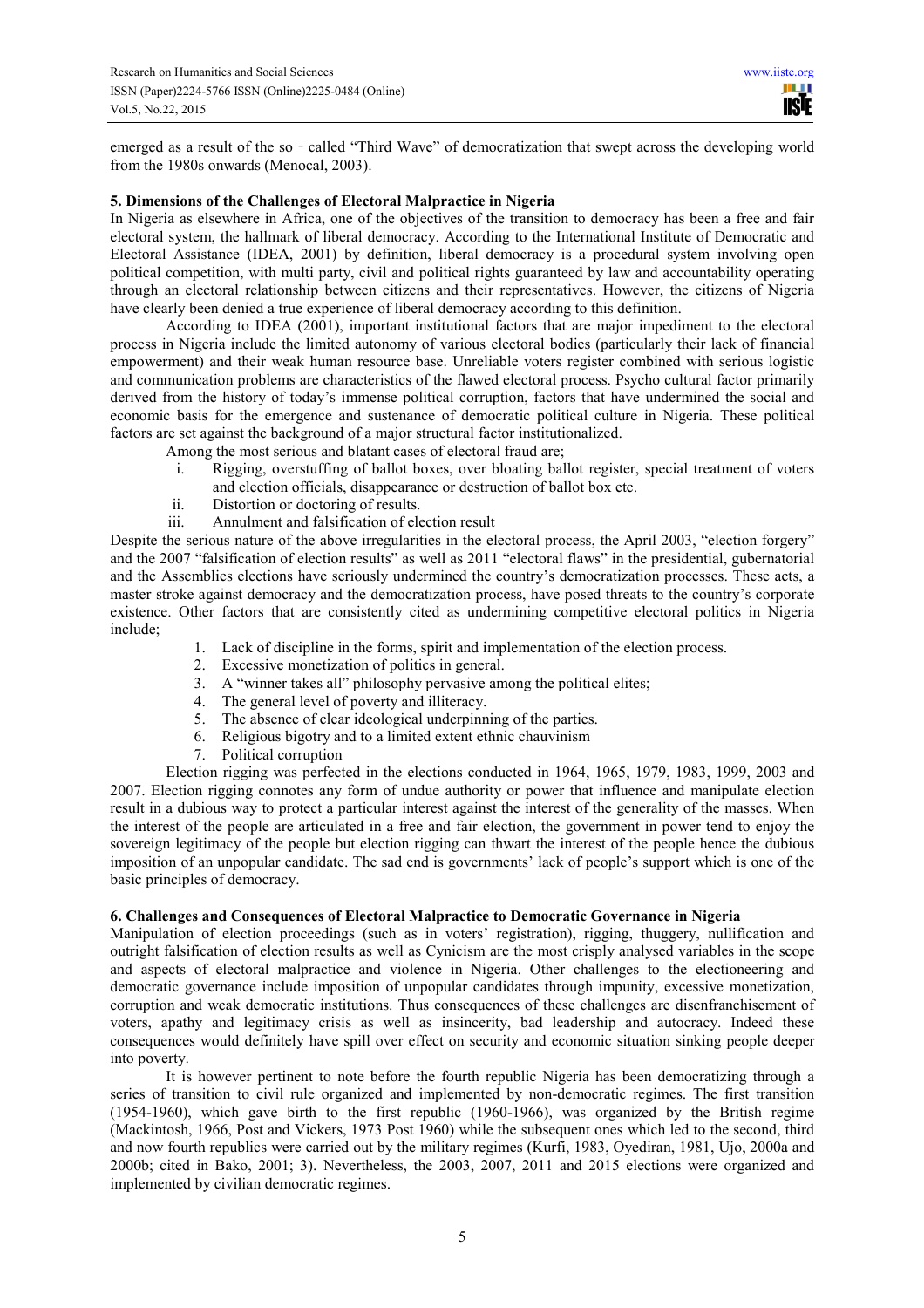To understand the challenges and consequences of electoral malpractice, there is need to review the violent reaction of the electorate after election malpractices. We need to therefore examine the trend of events and issues of political violence and electoral malpractices that have taken place in Nigeria's political history. Odama (2010:1) noted that the history of elections via political violence and electoral malpractices in Nigeria can be examined in four phases; elections during the colonial period, elections in the first years of independence 1960 - 1965, elections during military rule and autocracy, and elections under civilian regimes in between the military rule and autocracy and today's civilian fourth republic. He observed that the background of electoral malpractice and violence in Nigeria dates to period before 1960. He stated that when the British colonial masters conducted the first election, the legislative council's election in Lagos and Calabar from 1922 that culminated in the 1958/59: there was documented evidence that the British took decisive measures to rig each set of elections that they presided over.

Any serious description of the challenges of democratic government, electoral malpractice and violence in Nigeria should consequently mention albeit briefly the attendance effect of spilled over from colonialism to successive elections conducted after the colonial era in Nigeria. The problem intensified with the 1964 General elections. Despite an all-party consensus to ensure a free and fair election at a meeting called by the then Prime Minister, all agreements reached were widely breached. Specifically the agreements to lift bans on public meetings were breached, permits for rallies in the North were denied and mass arrests of their candidates and polling agents in the North. On account of these arbitrary abductions, arrests, detention, intimidation of its candidates, copious evidence of which was submitted to the President, United Progressive Grand Alliance (UPGA) demanded the postponement of the elections, the government refused and UPGA boycotted the elections. Despite the boycott, elections purportedly went on in Northern and Western Nigeria and the federal territory, Lagos, where the' governments were in control. The boycott was effective in the National Convention of Nigerian Citizens (NCNC) controlled areas - the East and the Midwest. On account of the boycott, the Nigeria National Democratic Party (NNDP) despite its clear unpopularity, as evidenced by the absurdly low votes it received even without opposition, claimed victory in the West. In the aftermath of this travesty, the Western Region became engulfed in possibly the bloodiest civil resistance to the government and its sympathizers that the country had ever seen which led to military took over in 1966. Ademoyega (1981:19) opined that: "The elections of December 1964 turned out to be a farce. It was completely boycotted in the Eastern Region, where the NCNC Government used its power to ensure that no election was held. It was also partly boycotted in the west, North, Mid-West and Lagos, with the effect that the election results lacked credit and were nationally unacceptable. However, while the UPGA rejected them, the Northern People's Congress (NPC) and its allies of the NNA, which single handedly carried out the elections, accepted them thereby culminating in a national stalemate" (cited in Osinbajo, 2008).

Three elections conducted during the period of military rule were the elections of 1979, under the first coming of General Obasanjo, the 1992 - 1993 elections under General Babangida and the 1999 elections under General Abdul salami Abubakar. Each of these elections was equally controversial. The 1979 elections came up with the so called twelve -two-thirds controversy that was resolved summarily by the military. The elections of 1992-1993 were frequently delayed, cancelled, postponed and adjusted to produce a result predetermined by the military. The results of the June 12, 1993 were not only criminally and brazenly annulled on the excuse that the military was uncomfortable with them. Either by an act or by design the Association for Better Nigerians filed a case in a Law Suit and obtained an injunction against the election result, while the Association campaigned for the continuation of the military regime. The cancellation of the results of the 1993 general elections aggravated inter-ethnic tension and hostility, which eventually culminated in the demise of the third attempt at instituting enduring democracy in Nigeria. The 1999 elections occurred with flawed electoral rules, without a legitimate and valid constitution, and with the electoral agencies under the firm control of military rulers. Thus it is widely suspected that the results were predetermined.

From 1983 onwards, five sets of elections conducted under the civilian regimes were the general elections of 1983 under the Shehu Shagari's National Party of Nigeria (NPN) government. There were also general elections of 2003 and 2007 under Olusegun Obasanjo as well as the 2011 and 3015 general elections of the Jonathan administration, all by Peoples Democratic Party (PDP). The 1983 election was known to "have been bastardized by the misuse of the power of incumbency, money and politics of bitterness and intolerance inherited from the first republic" (Ogbeidi: 2010:48). In the 1983 elections, the ruling NPN government perpetrated all sorts of electoral atrocities. The voting process, voter registration, and actual votes cast were all grossly distorted. To produce the so-called 'landslide' and 'bandwagon effect', the order of elections was reversed and voters register inflated that the presidential elections be held last, the NPN government decided that these elections would come first. Onike (2009), assessed that the "2003 general elections dismayed and scandalized the ruling party's open and brazen resort to manipulation and forgery of election". Indeed, the 2007 elections were characterized by rigging, ballot snatching at gun points, criminal manipulation of voters' list and brazen falsification of election results. The 2007 election was indeed a product of do or die affair, the outcome of which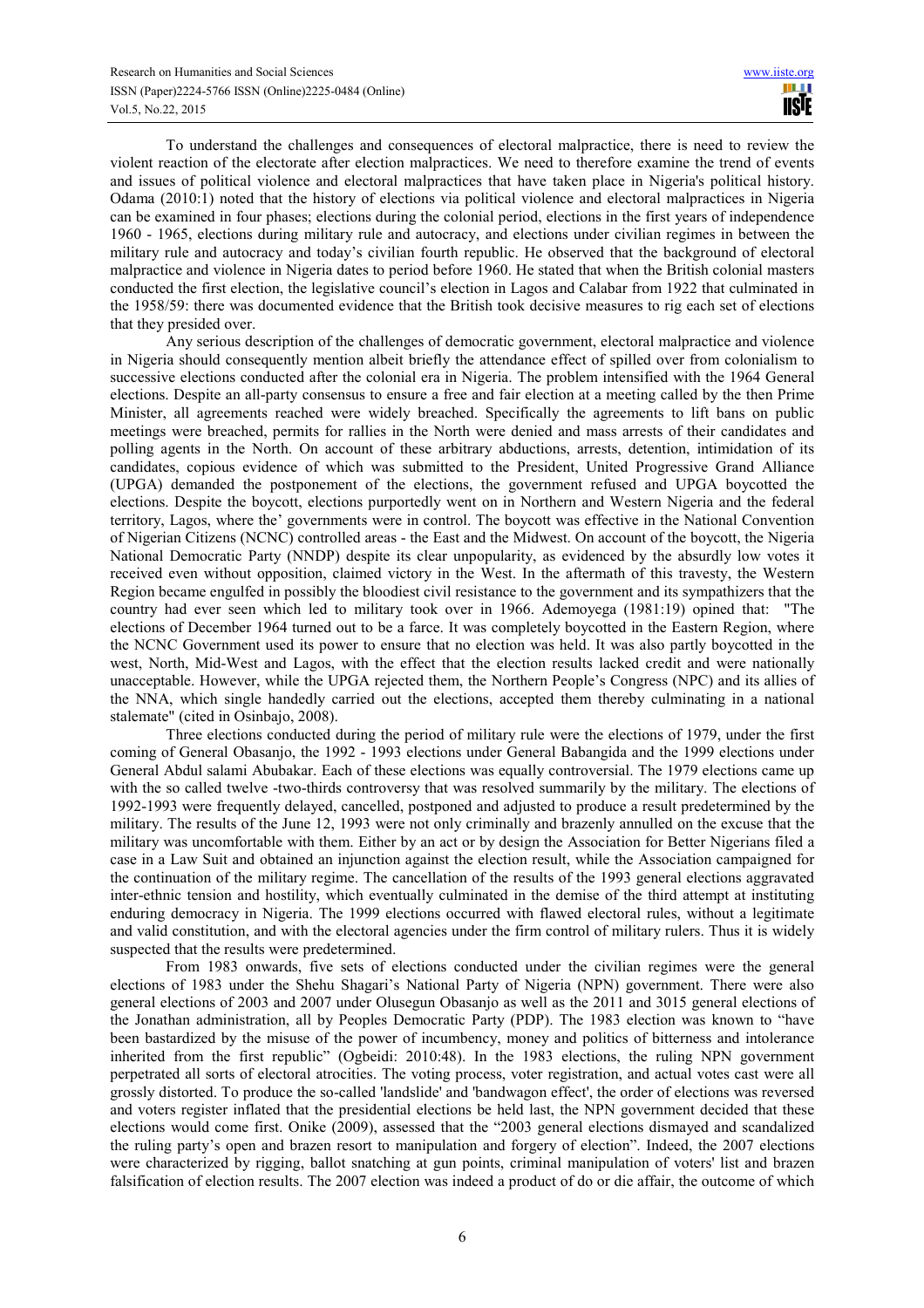is the abolition of the Nigeria electorate and it was a case of raped electoral process. According to Williams (The Nation, Oct. 8 2009, pages 41 and 42), the 2007 elections have been adjudged as the worst in the history of the nation and arguably mankind since the advent of liberal democracy. Never in the history of the nation has an election brought so much pains and misery to the people. In fact, the conduct of the 2007 general elections was remarked by head of the Election Observation Mission (EOM), the European Union (EU), which the election is "far short of basic international and regional standards for democratic elections." According to the EOM, the 2007 elections "were marred by very poor organization, lack of essential transparency, widespread procedural irregularities, substantial evidence of fraud, widespread voter disenfranchisement at different stages of the process, lack of equal conditions for political parties and candidates and numerous incidents of violence…."(Cited in National Daily; June, 2010).

The survey of disputed elections in Nigeria should reflect the 1999, 2003 and 2007 election reports that showed a consistent and continued pattern of political violence that included the killing of candidates, intimidation of voters and harassment of politicians. Security officers and the police in particular, were widely criticized by national stakeholders and international observers alike for their failure to protect voters, abuses of their human rights, failure to uphold the law and in some case their direct complicity in election disruption, violence, vote rigging, intimidation and ballot box theft. In the case of 2011 Presidential election, although has been commended by EOM as one of the most successful in Nigeria's political history, cases of stuffing ballot boxes, under age voting and outright falsification of election results have been reported in some states. In fact, with regard to post election violence the Leadership Newspaper, Wednesday, April 20, 2011) had: On its front page, "Post-election violence" – "121 dead": "Kaduna 50, Kano 30, Bauchi 16, Katsina 8, Gombe 17" and Displaced "15,000". The story continued on its page 2, "Post-election Riots: 70 corps Members Escape Death in Minna". Those involved were all National Youth Service Corps (NYSC) members. Still on the same page, "Election Violence: IG Orders State Commissioners on Red-Alert". And, "Post-election crisis: FG Sends Reinforcement to Kaduna". (Cited in Omotayo; 2011:1).

As can be seen from this survey of elections under colonial, civilian and military regimes in Nigeria, all elections share a number of common characteristics and trend. First, they have been particularly characterized by massive frauds, intimidation and even assassination of political opponents, the brazen subversion of the 'sovereignty of the vote' and controversy. The governments in power and politicians have their own designs and have generally perpetrated and maintained a culture of electoral violence and warfare. No election has been conducted without a great deal of controversy either before, during or after elections.

Secondly, while there has been continuity in violence and warfare, there has been lack of continuity in the political organizations through which both violence and warfare have been conducted. Each period has thus, produced new political formations reflecting not only the penchant for lack of principle and shifting allegiance among members of the political class but also the total de-ideoligization of the issues on which members of the class were divided into antagonistic camps. For example, the major political parties in the 1951 - 1966 periods were the NPC, the NCNC and the AG, because by 1979 and 1983, the major political parties in the field became the National Party of Nigeria (NPN), Unity Party of Nigeria (UPN), Nigeria's Peoples Party (NPP) and Great Nigeria's People Party (GNPP). Between 1987 and 1993, the members of the political class were herded into the National Republican Convention (NRC) and the Social Democratic Party (SDP). During Abacha's ill-fated selfsuccession bid, the two herds metamorphosed into the famous 'five leprous fingers' on the same 'leprous hand. Between 1999 and 2003, the five 'leprous fingers' changed into three main political parties: Peoples Democratic Party (PDP), Alliance for Democracy (AD) and All Nigeria People Party (ANPP); by 2003-2007 further metamorphoses occurred with the appearance of Action Congress for Democracy (ACD), Action Congress (AC) and others on the scene. The appearance of Congress for Progressive Change (CPC) and Action Congress of Nigeria (ACN) in 2011, more so the alliance of All Peoples Congress (APC) and Action Congress (AC) in 2015 also reflects this trend of de-ideoligization and antagonistic camps. It is certainly imperative to emphasize that electoral malpractices are usually committed by the politicians with connivance of the National electoral body and the security agencies. These collaborators often supported manipulation of election results for selfish interest. The election riggers in perpetrating the offence of election malpractices induce voters, stuff the ballot boxes, and manipulate the election results, engaging in multiple counting of votes and outright falsification of the election results.

## **7. Revisiting the challenges of Electoral process in the fourth republic**

Although existence of competitive and vibrant political parties in any polity is a sine a sine qua non for democratic governance in the fourth republic era; the role of People's Democratic Party (PDP) which has been the ruling party at Federal level since the beginning of the fourth republic until 2015 indicates direct relationship between personality and the conduct of the country's political party. As Dode (2010:1) has rightly argued that the Democratic experiment of the fourth republic in Nigeria" has not scored high when placed in the same matrix with countries that are heading towards stable democracy". He noted that while opposition political parties are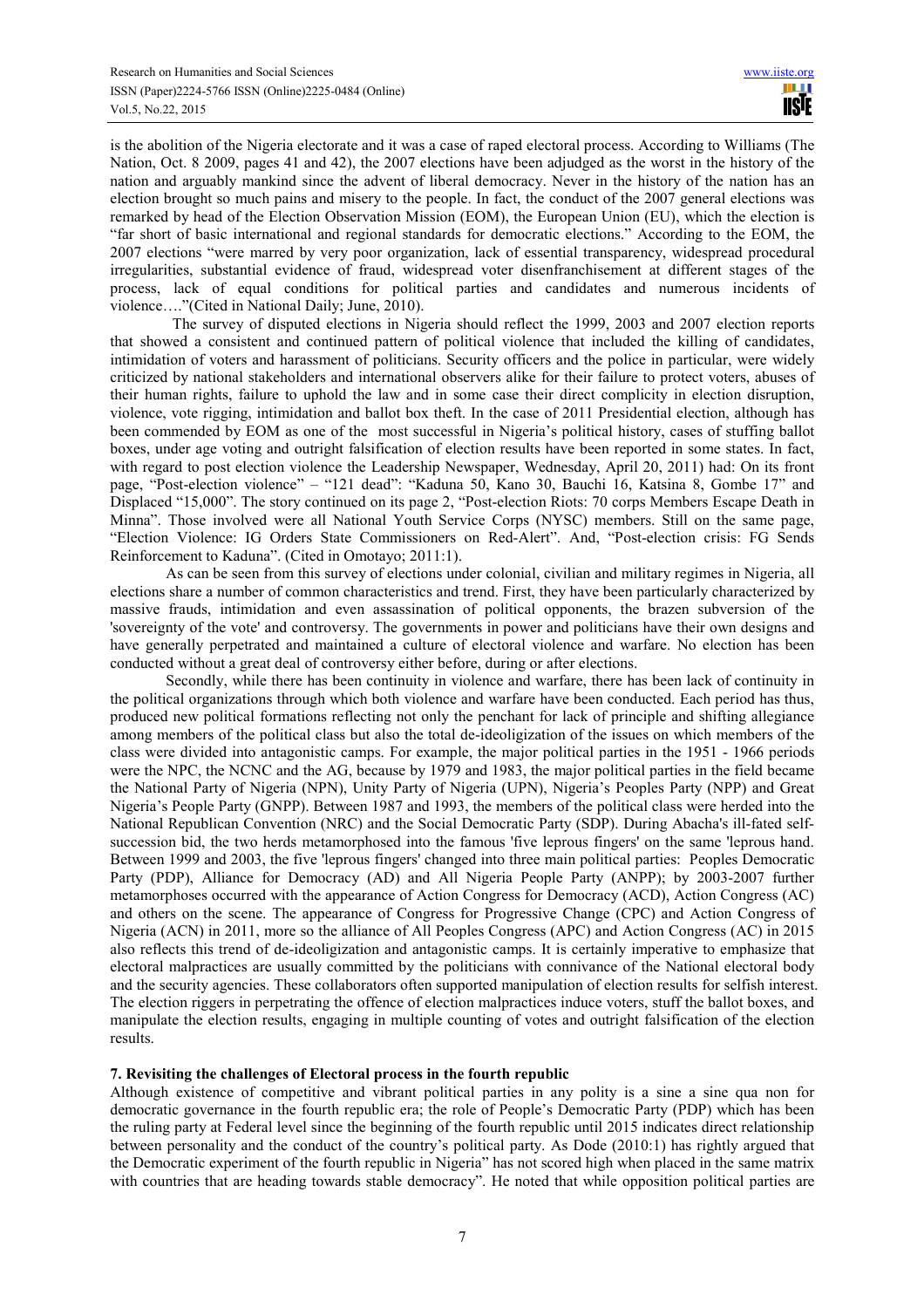expected to serve as alternative purpose where the electorate should freely choose at their wish, in Nigeria "they have been strategically weakened through the overt and covert strategies of the ruling PDP and the lack of total commitment on the part of the politicians to national course". He further avers that Nigerian political parties have today failed to deliver toward good democratic governance in terms of representation of their people, aggregating social interests as well as serving as intermediaries between state and society. This is not only because over 90% of the political parties lack credible ideology and manifestoes but also "they are fragile, they have only developed shallow roots in the society". Perhaps godfatherism and imposition of unpopular candidate in political parties poses serious challenges to party politics and electioneering in particular. This has been most political parties, certainly PDP in 2007 and 2015 presidential elections imposes Yar'adua and Jonathan respectively against the wishes of the party members, probably is one of the reasons that lead to the loss of presidency in 2015.

Perhaps the culture of corruption is basically the greatest challenge Nigeria is facing, it is the shortcoming of Nigeria's polity (Olofin, 2001; Yusuf, 2001). Fundamentally, Nigeria's political culture is embellished in political corruption which manifest itself in the use of and negative influence of money in politics, election rigging and thuggery. The major form of corruption that has remained obstacle to Nigeria's national progress is the 'political corruption'. As Apam (2011:24) succinctly puts it, the way of doing politics in this context, is not to live for it but to live from it. Politicians assume the role of political entrepreneurs who invest heavily in politics with the aim of claiming super profits and dividends in the ruthless appropriation of state resources. Obuah, (2010) found that 20 percent of Nigeria's Gross Domestic Product goes to corrupt practices.

Certainly the issue of corruption scandals in the executive arm of the government or in the Parliament to support or block a motion in its plenary sessions, irrespective of the importance of that motion to ordinary Nigerians have become part and parcel of governance in Nigeria. Predominantly using secondary data Ogbonnaya, et al (2012:690) assessed that the legacy of erosion of the culture of rule of law and subsequent enthronement of the culture of arbitrariness and impunity which result to high level corruption has fundamentally impacted on power relations and democratic institutions such as the political parties, the Executive, Judiciary and Legislature as well as other agencies like Election commission. "The consequence of this has been the existence of subdued judiciary, weak oversight capacity of the legislature and dumbness of the electoral bodies both at the federal and state levels".

Among the most important principles of democratic governance is the principle of participation, which is however missing in Nigerian context. While Muhammad (2014:38-9) suggests the concept of participation as collective engagement of human resources in the process of national development, he also noted that popular participation is the conscious and predetermined involvement of society in the process of governance and development. Therefore the major goal of democratic government is the provision of maximum participation through responsive and responsible government in its liberal tradition of periodic election, active involvement of civil society in decision making, development of competitive political parties and the flourishing of the rule of law. However, in the Nigerian context issues of participation have not been given appropriate concern. For instance the electoral act or constitution of should consider the participation of prisoners that are awaiting trial as well as Nigerians residing outside the country to vote in an election at the embassy of Nigeria of where they are residing.

Another daunting challenge of electoral process in the fourth republic is the delay in electoral justice. For example it took two years to adjudicate election petition filed by General Muhammadu Buhari against Chief Olusegun Obasanjo's re-election in 2003. More so, there were alleged manipulation of court judgement in many of election Tribunals in Nigeria. Indeed, the view "that the history of election administration in Nigeria is the history of electoral fraud and violence" (Ajayi, 2007) is widespread. In fact once a candidate has the money to give out to the handlers of relevant election, his name will be announce as the winner of that election. Meanwhile, this give out money usually come out from the state treasury, because if any person that has been sworn into an office while the case of his election is still hanging in the court, he can hire the best lawyers to manipulate the process in order to delay the process, especially when it is clear the outcome will not be in his favour. For instance the case of Edo and Adamawa states in 2007 governorship elections.

Since the beginning of the fourth republic there has widespread allegation of rigging, violence and other election related offences either by politicians, thugs, security personnel and electoral officers without taking necessary action on them. Thus this phenomenon of not prosecution of election related offences in this fourth republic has been undermining not only the electoral processes but also democratic governance in general.

It is imperative to note since the beginning of the fourth republic from 1999 it was the 2015 general elections recognized as the least characterize with malpractice. The introduction of card reader has been associated with this success. However since the 2011 elections the chairman of the Independent Electoral Commission had demonstrate his impartiality, again by 2015 another record success was achieved due largely to his transparency as well as introduction of card reader in order to block traditional ways manipulating election results.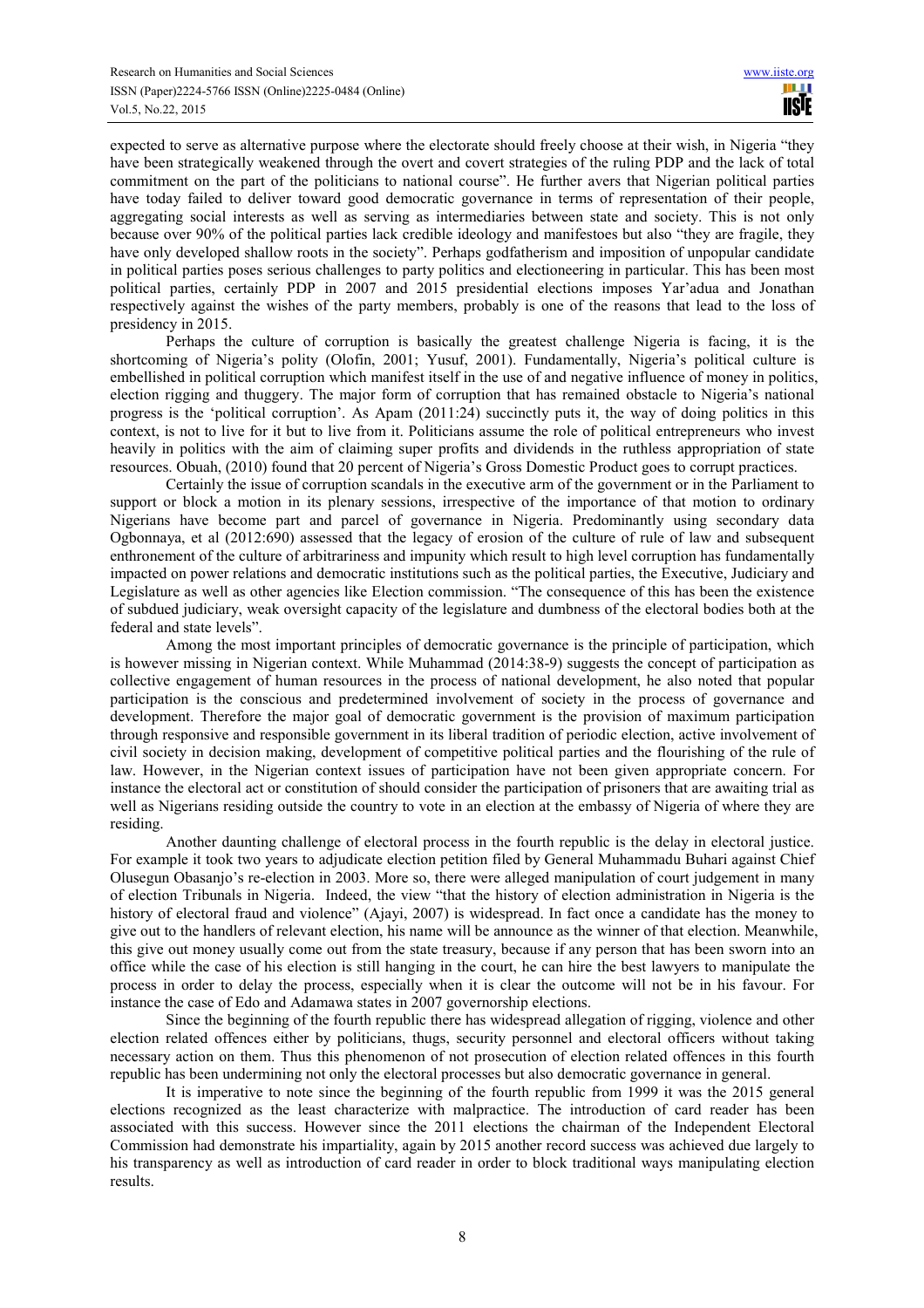#### **8. Conclusion**

The use of election Card Reader in 2015 elections has made it a success that it stands us out today. It made sure only registered voters who had cards voted. It made it difficult for anybody to forge card and use it in the electoral process. Although there lapses along the line, it has added tremendous integrity in the 2015 general elections. All traditional ways of rigging have been totally blocked. We believe the card reader has come to stay, but there need to improve the technology of using it.

If the current government under President Muhammadu Buhari continue to address the menace of corruption and other challenges of Nigerian society things are likely to change for the better. The new president as former governor, minister of petroleum and head of state during the military era has the reputation of incorruptible character and does not tolerate corruption and mismanagement. In fact because of the fear of his intolerance to corruption some of the former top government officials have begun to return what they have looted from the immediate past regime. Therefore if politicians would act as president Buhari is doing, not only electoral process or democratic governance will go well but all other sectors of the country will be wearing a new look. Because it is corruption that drives imposition of political candidates through godfatherism, stuffing of ballots, thuggery, delay and manipulations of election justice and non-prosecution of electoral offenders. Certainly corruption is the workshop of almost the whole ills of the challenges of electoral process in democratic governance irrespective of political, economic, religious or social institutions the evils are manifesting. Although corruption has been part of every society even in developed countries but history has it that any country with record of development must have drastically curve the rate of corruption. Nigeria should take example from these countries.

#### **References**

- Ajayi, K. (2007): Elections Administration in Nigeria and the Challenges of 2007 Elections, *The Social Sciences, Medwell Journals,* 2 (2), 142-151
- Apam, J. (2011): Consolidating Democracy in Africa: Between Credible Election and Governments of National Unity*. Journal of Democratic Studies.* Vol.3, 17-38
- Bako, S. (2001): "*The crisis of Democracy under Obasanjo Presidency"* PP.1-13 (Ed) by A.M Jega in Democracy and Democratization in Nigeria 1999-2003*.* Center for Democratic Research and Training (CDRT). Mambayya House, Bayero University, Kano, Nigeria.
- Bello, S. (2014): *Challenges and Opportunities in Nation-Building and Democratic Governance: Perspectives on Politics in Nigeria,* Bello, S. and Yusuf, M.M (Ed) in Popular Participation and Democratization in Nigeria under the Fourth Republic, Africa Research and Development Agency (ARADA). Ahmadu Bello University Press Limited, Zaria, Kaduna State, Nigeria, 11-28.
- Diamond, L. (1992): *Globalization of Democracy: Trends, Types, Causes and Prospects,* Centre for Democratic Studies. Fena Typesetters and Graphics Limited.
- Dode, R. (2010): Political Parties and the Prospects of democratic Consolidation in Nigeria: 1999-2006. *African Journal of Political Sciences and International Relations.* Vol. 4 (5), 188-194, @ http://www.academicjournals.org/ajpsir
- Ebirim, S.I (2014): The Effects of Electoral Malpractices on Nigeria Democratic Consolidation (1999-2003)*. Public Policy and Administration Research,* Vol. 4 No. 2, 49-54, @ www.iiste.org.
- Elaigwu, J.I. (2014): *Democracy and Democratic Deficits,* Elaigwu, J.I (Ed) in Federalism Democracy in Nigeria: Fifty years After, Institute of Governance and Social Research (IGSR), 242-256.
- Ibrahim, J. (2007): *"Elections and its Implications for Democratic Consolidation in Nigeria".* A paper presented at the Conference on Assessing Democratic Development in Nigeria, 1999-2007, organized by Centre for Democratic Research and Training, Mambayya House, Bayero University, Kano, Nigeria.
- Ibrahim, J. (2009): *"Rigging and Electoral Fraud in Nigeria: State of the Art"* PP. 10-31 (Ed) by Ibrahim J. and Ibeanu O. in *"Direct Capture: The 2007 Nigerian Elections and Subversion of Popular Sovereignty"* Centre for Democracy and Development (CDD) and Open Society Initiative for West Africa
- Ibeanu, O. and Egwu S. (2007): *"Popular Perceptions of Democracy and Political Governance in Nigeria"* Published by Centre for Democracy and Development. Abuja. Lagos. London
- Idike, A.N (2014): Democracy and Electoral Process in Nigeria: Problems and Prospects of E-voting Option. PP. 122-149 in *Asian Journal of Humanities and Social Sciences (AJHSS)* Vol. 2 Issue 2
- Idowu, O. (2010): Corruption, the Police and the Challenges of a Free and Fair Election in Nigeria. PP. 52-63 in *Journal of Sustainable Development in Africa* (JSDA) Vol. 12 No. 7
- Ighodalo, A. (2012): Election Crisis, Liberal Democracy and National Security in Nigeria's Fourth Republic PP. 163-174 in *British Journal of Arts and Social Sciences* (BJASS) Vol. 10 No. 11 http://www.bjournal.co.uk
- IMF, (2002): *"Globalization: A Framework for IMF Involvement"* This Issues Brief is based on a speech, "Working for a Better Globalization", given by the Managing Director of the IMF at the United States